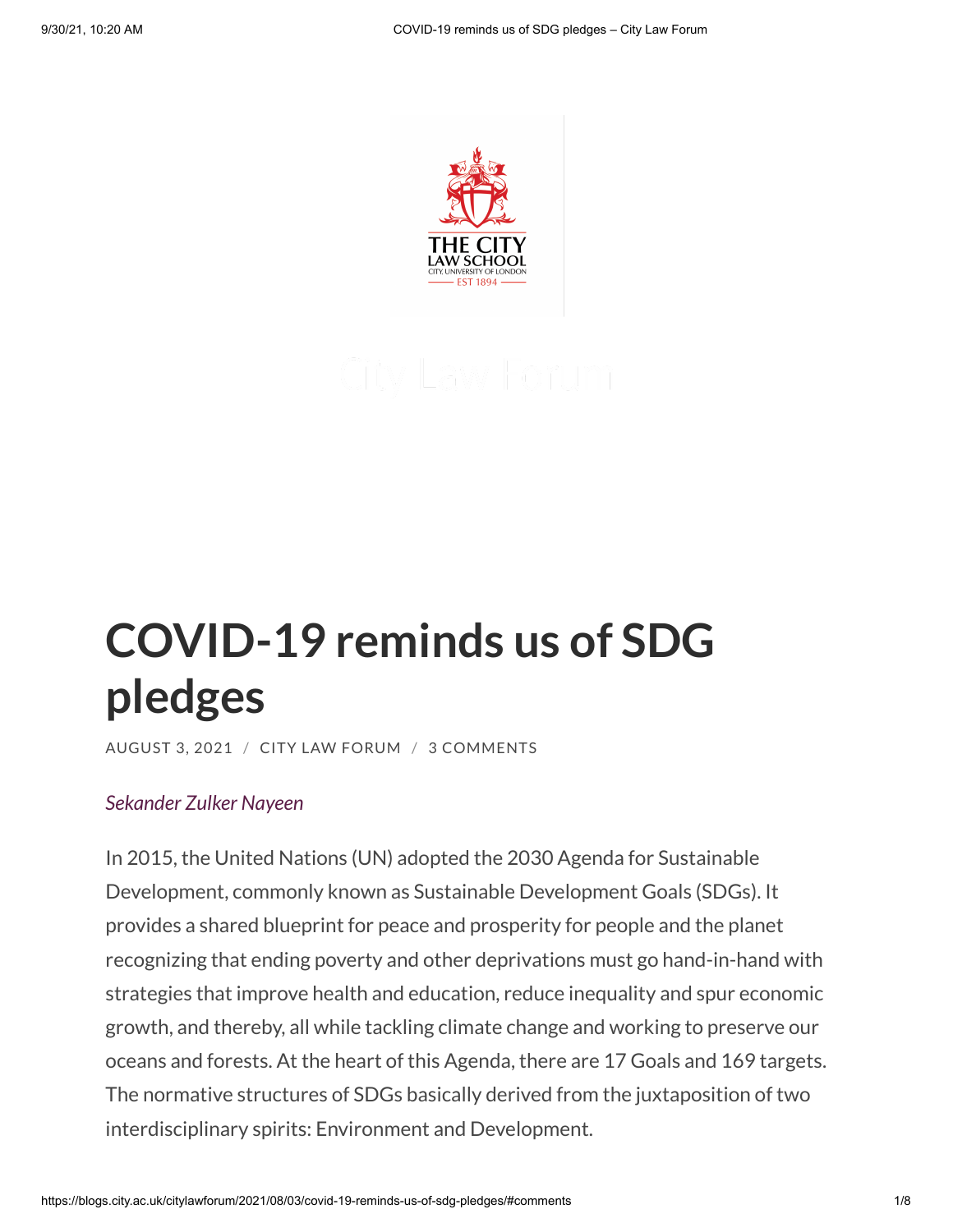Following a discursive genealogy of development, it is now established that development means establishing social justice, not simply attaining the economic growth. Amartya Sen and some other commentators contributed to find out the ingredients of such justice as- building human capability, ensuring distributional justice, equality and non-discrimination, recognition and public participation. It would not be an exaggeration to say that justice ingredients have achieved some dominant presence in the UN SDGs. For example, it pledges determination for ending poverty and hunger, in all their forms and dimensions, and to ensure that all human beings can fulfill their potential in dignity and equality and in a healthy environment. The goals of SDGs are framed with visions of creating a world free of poverty, hunger, disease and want, where all life can thrive; a world with equitable and universal access to quality education, health care and social protection, where physical, mental and social wellbeing are assured; a world where human habitats are safe, resilient and sustainable. It also envisages a world of universal respect for human rights and human dignity, the rule of law, justice, equality and non-discrimination; of respect for race, ethnicity and cultural diversity; and of equal opportunity permitting the full realization of human potential and contributing to shared prosperity.

These determinations and visions are the echoes of global ambitions for establishing equality and letting the people thrive, realizing their full potentials which, in other words, can be addressed as building human 'capability'. Equality and nondiscrimination are pledged to be ensured in letting the people attain 'capability' which denote the global promise to 'recognition' of all irrespective of race, sex, ethnicity, cultural diversity etc. Observing the targets of SDGs, we find that some goals, e.g., ending poverty, hunger, and inequalities, are designed to improve human capability; whilst other goals, e.g., ensuring sustainable environment and ecological balance, are designed to afford the present population and future generation to keep improving capability to sustain. However, building the capability of all requires 'distributional justice' as the means of implementation. Each country has the primary responsibility to mobilize financial resources to effectuate distributional justice. Additionally, private sectors and civil societies do have some responsibilities to mobilize resources to implement the SDG pledges. The shared principles and commitments of national governments and those of international community to achieve the targets of SDGs are the examples of distributional justice. In SDGs, it has been reiterated that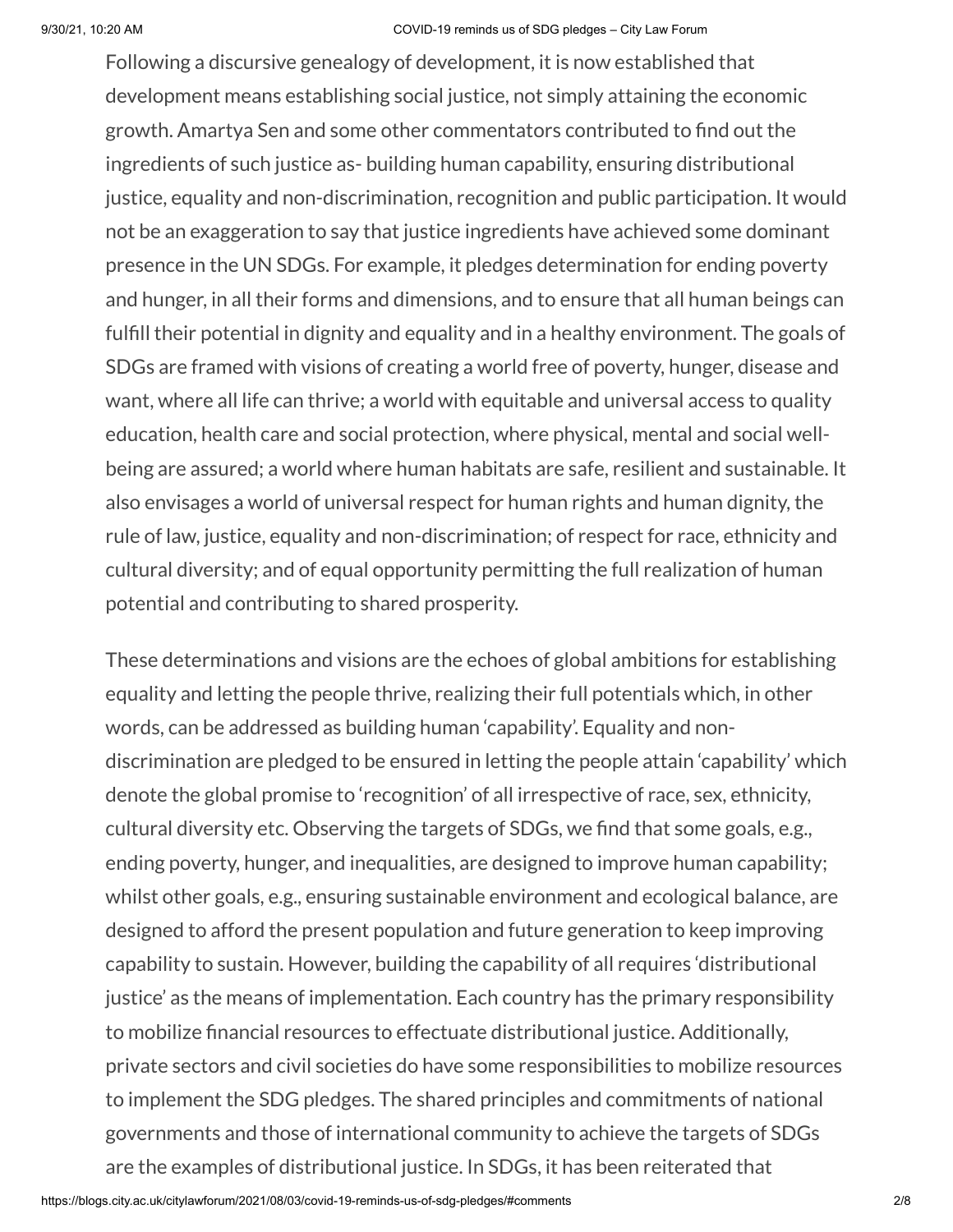'participation' needs to be ensured with a view to achieving the goals. Goal 16.7 pledges ensuring responsive, inclusive, participatory and representative decisionmaking at all levels. In addition, goal 16.8 pledges broadening and strengthening the participation of developing countries in the institutions of global governance. In short, building capability of present and future generation is the vision of SDGs; distribution is the means of achieving that vision whereas recognition and participation are the procedure of effective distribution.

COVID-19 reinforces the global pledges of establishing justice at national and global level. Amid the pandemic, the target of human capability-building is facing two major obstacles: livelihood crisis and vaccination crisis. The former originates in different countries due to nationwide lockdowns helping prevent the proliferation of coronavirus. Countries like the UK are responding to provide their citizens who are refraining from attending the jobs the necessary sustenance to live. For example, the furlough schemes are the paradigm of distributional justice. Unfortunately, most of the least developed and developing countries are experiencing double-edged crises because, on the one hand, they are putting lockdowns into effect to help prevent the spread of corona-virus yet, on the other hand, they do not have sufficient means and mechanisms to effect distributional justice. Consequently, people in those countries are opting to succumb to death for managing necessary food and stuffs rather than staying at home.

Another major and probably the most significant obstacle to the achievement of human capability in the present situation is the unequal access to vaccination. In fact, building immunity through vaccination is an apparent form of human capabilitybuilding. It is to be mentioned that goal 3.8 and 3.b of SDGs adopted provisions for ensuring equal access to any vaccines for all and providing the developing countries the right to enjoy flexibilities regarding the Agreement on Trade-Related Aspects of Intellectual Property Rights. However, after the innovation of COVID-19 vaccines, the World Health Organization (WHO) estimated to distribute 11 billion doses of vaccines for 5.5 billion targeted populations to build immunity. Nevertheless, the world is facing severe inequalities in vaccine distribution. For example, North America and Europe availed more vaccines than their proportionate number of population. Conversely, Africa, where 17 per cent of world people live, could only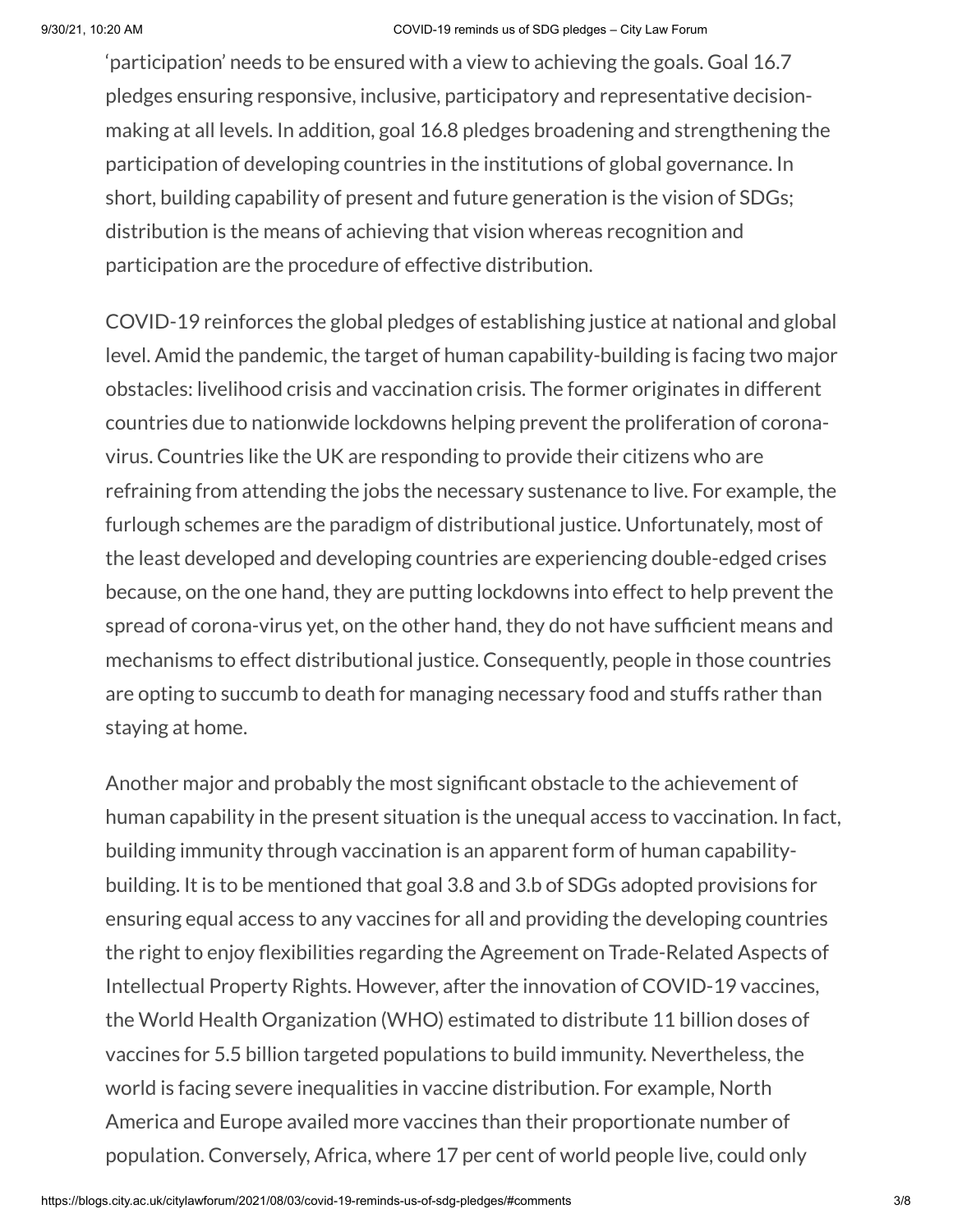#### 9/30/21, 10:20 AM COVID-19 reminds us of SDG pledges – City Law Forum

manage less than 2 percent vaccines. In some low and middle-income countries, less than one per cent of the population is vaccinated. Vaccine equity is not only critical to saving lives but also to driving a faster and fairer recovery from the pandemic with benefits all. None would be able to escape the pandemic getting vaccinated in isolation. Rather, every country needs to contribute in disseminating the vaccines immediately to each corner of the globe because COVID-19 is a mutation-prone virus. To date, many thousands of mutations of COVID-19 have been found, and it is possible that further mutations could result in lowering the efficacy of current vaccines. This likely danger necessitates immediate immunity-building of world populace through fair distribution of vaccines. Leaving the people of any class, race, ethnicity, or country etc. unvaccinated anywhere in the world may allow the virus any further unexpected mutations. Dr. Tedros Adhanom Ghebreyesus, Director-General of WHO, rightly commented, 'Vaccine inequity is the world's biggest obstacle to ending this pandemic and recovering from COVID-19. Economically, epidemiologically and morally, it is in all countries' best interest to use the latest available data to make lifesaving vaccines available to all'[.\[1\]](#page-3-0)

<span id="page-3-1"></span>Thus, all people need to have the access to vaccine irrespective of race, sex, colour, language, and countries. In short, ending this pandemic requires building human immunity (capability to fight against COVID); distribution of resources and vaccines is the means of achieving this immunity whereas recognition, non-discrimination and participation are the procedure of effective distribution. COVID-19 demonstrates vividly the necessity of complying with justice ingredients, and reminds us of the pledges we vowed in SDGs for holistic global development.

<span id="page-3-0"></span>[\[1\]](#page-3-1) World Health Organization, 'Vaccine inequity undermining global economic recovery' [https://www.who.int/news/item/22-07-2021-vaccine-inequity](https://www.who.int/news/item/22-07-2021-vaccine-inequity-undermining-global-economic-recovery)undermining-global-economic-recovery accessed on 30 July 2021

### **Sources:**

1. Sekander Zulker Nayeen, Akramul Islam, 'Environmental Justice: Emergence to Implementation and Its Relation with SDGs' in Leal Filho W., Marisa Azul A.,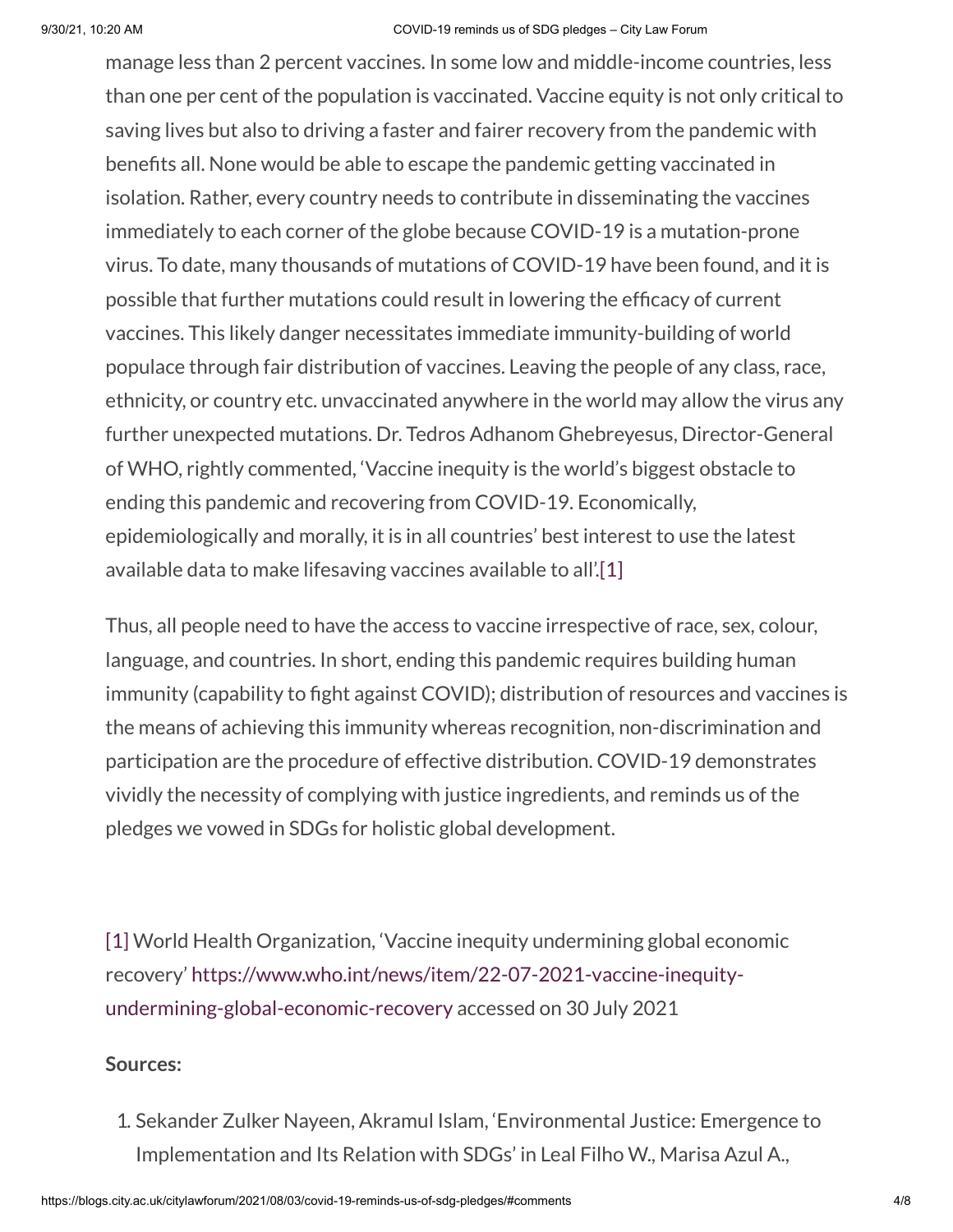Brandli L., Lange Salvia A., Özuyar P.G., Wall T. (eds) *Peace, Justice and Strong Institutions*. *Encyclopedia of the UN Sustainable Development Goals*(Springer, Cham 2021) [https://doi.org/10.1007/978-3-319-95960-3\\_48](https://doi.org/10.1007/978-3-319-95960-3_48)

- 2. World Health Organization, 'Vaccine inequity undermining global economic recovery' [https://www.who.int/news/item/22-07-2021-vaccine-inequity](https://www.who.int/news/item/22-07-2021-vaccine-inequity-undermining-global-economic-recovery)undermining-global-economic-recovery accessed on 30 July 2021
- 3. United Nations Sustainable Development Goals (SDGs), <https://sdgs.un.org/goals/goal3> accessed on 30 July 2021
- 4. Emdadul Haque, 'Access to Covid-19 vaccine and Bangladesh' <https://en.prothomalo.com/opinion/access-to-covid-19-vaccine-and-bangladesh> accessed on 30 July 2021
- 5. Will COVID-19 Vaccines Work against these New Variants? https://www.gavi.org/vaccineswork/what-do-new-covid-19-variants-mean[vaccine-development?gclid=CjwKCAjwxo6IBhBKEiwAXSYBsxQzOWW3K3GU-](https://www.gavi.org/vaccineswork/what-do-new-covid-19-variants-mean-vaccine-development?gclid=CjwKCAjwxo6IBhBKEiwAXSYBsxQzOWW3K3GU-5enTUJmsCMIAhvsYBtyCydyWEnHqHVJzLVcMniMORoCmO4QAvD_BwE)5enTUJmsCMIAhvsYBtyCydyWEnHqHVJzLVcMniMORoCmO4QAvD\_BwE accessed on 30 July 2021

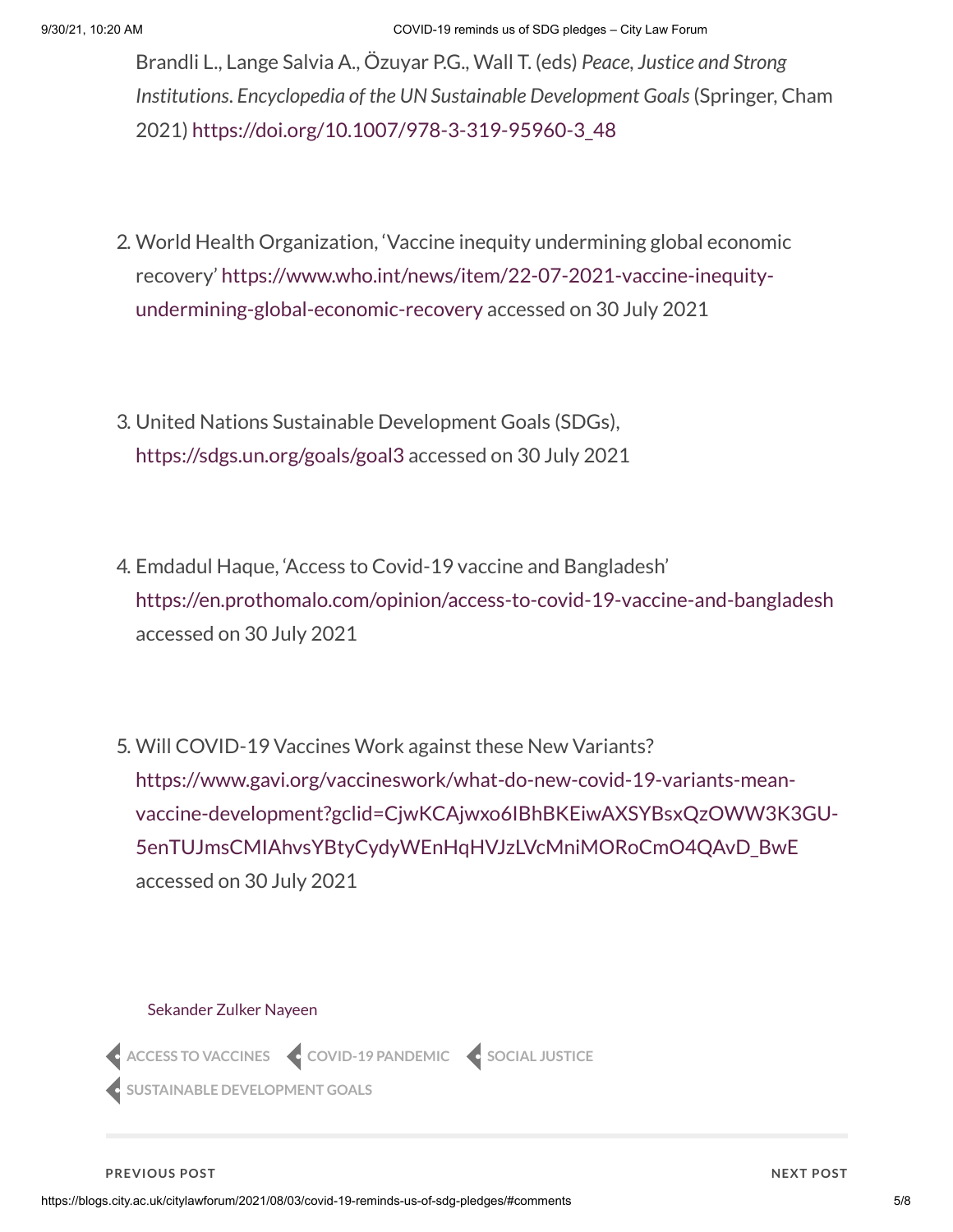Webinar series – General and Complete Disarmament: [Contemporary](https://blogs.city.ac.uk/citylawforum/2021/07/27/webinar-series-general-and-complete-disarmament-contemporary-perspectives-on-world-peace-through-world-law/) Perspectives on World Peace Through World Law

[International](https://blogs.city.ac.uk/citylawforum/2021/09/08/international-law-and-the-european-union-the-challenge-of-integrating-multiple-perspectives/) Law and the European Union: The Challenge of Integrating Multiple **Perspectives** 

# <span id="page-5-0"></span>3 Comments

<span id="page-5-1"></span>

**Hussain Bari** [AUGUST](#page-5-1) 3, 2021 AT 3:50 PM

Excellent piece. Congrats

**[REPLY](https://blogs.city.ac.uk/citylawforum/2021/08/03/covid-19-reminds-us-of-sdg-pledges/?replytocom=2#respond)**

<span id="page-5-2"></span>

#### **Emdadul Haque**

[AUGUST](#page-5-2) 4, 2021 AT 6:22 AM

The write-up on 'COVID-19 reminds us of SDG pledges' is well researched and written in lucid language. To me, Sustainable Developments Goals (SDGs) from 2015 to 2030 are very lofty for most of the developing and all least developed countries (LDCs) as the unjust struggle for attaining Millennium Development Goals (MDGs) from 2000 to 2015 was in shambles. We live in a world of relentless inequality and the camel hump shape of global economy is expediting, showing perpetuating discrimination among the rich and the poor. The world has more cell phones than truth brushes but the distributive justice as a socialist concept sounds well to the players of geopolitics. However, as optimist, let's see the SDGs, as glimpse of hope amid escalating despair, paving the way for a better world where there will be no hunger, inequality and injustice rather there will be equitable freedom, equality and justice for all irrespective of gender, colour, creed, or ethnicity. #

#### **[REPLY](https://blogs.city.ac.uk/citylawforum/2021/08/03/covid-19-reminds-us-of-sdg-pledges/?replytocom=3#respond)**

<span id="page-5-3"></span>

**Sekander Zulker Nayeen** [AUGUST](#page-5-3) 12, 2021 AT 4:52 PM

Dear Mr. Emdad Thanks for such precious comments. What a nice example of toothbrush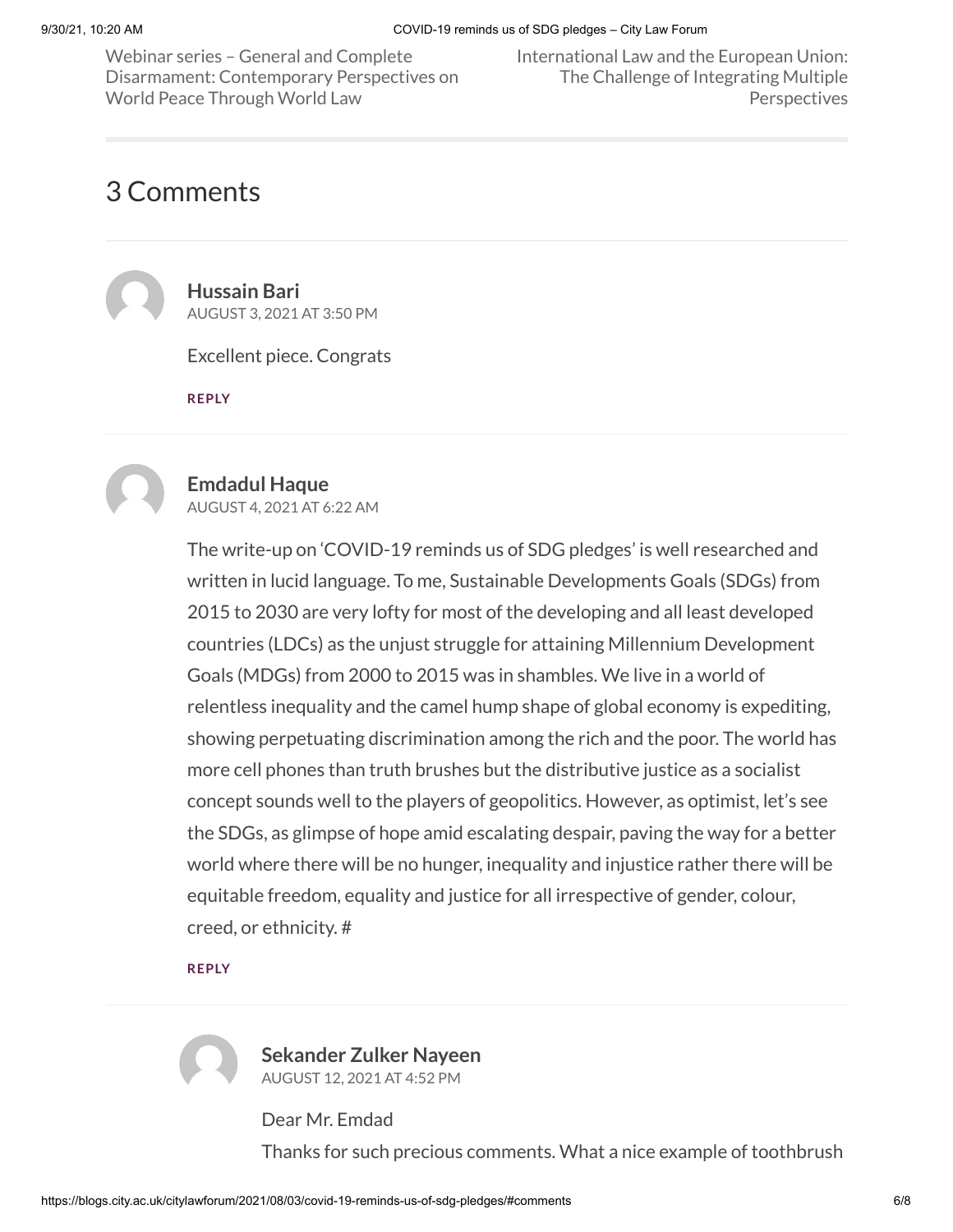and cell phones! I am impressed with and inspired by your comments to think more on the topic. Thanks.

**[REPLY](https://blogs.city.ac.uk/citylawforum/2021/08/03/covid-19-reminds-us-of-sdg-pledges/?replytocom=4#respond)**

## Leave a Reply

Your email address will not be published.

### Anti-spam word

To prove you are a person (not a spam script), type the words from the following picture or audio file.



Sekander Zulker Nayeen

zulkerbjsc@gmail.com

#### $\blacktriangledown$

Post Comment